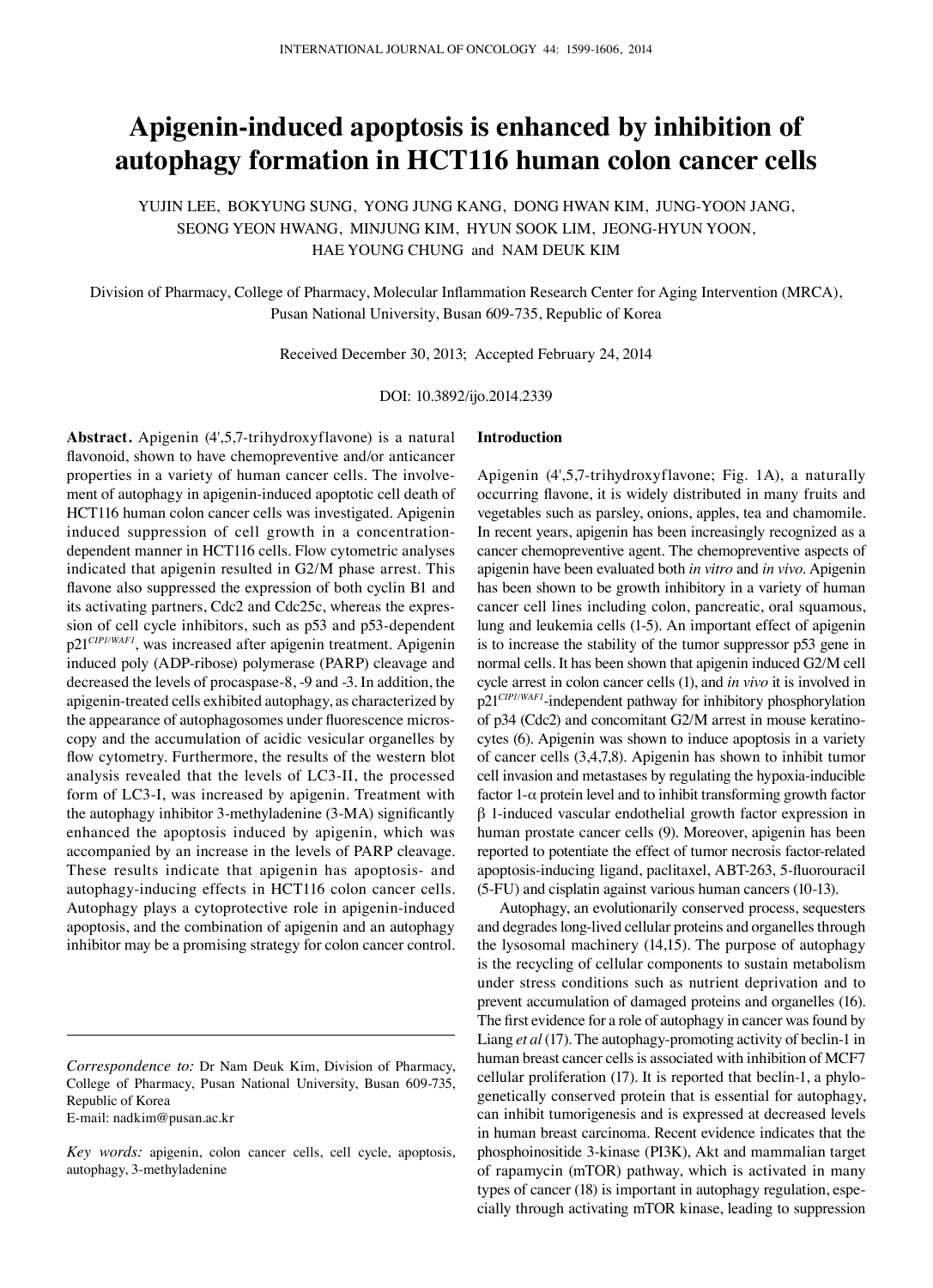of autophagy (15). Recently, increasing evidence indicates that autophagy is closely associated with tumors. It participates as a tumor suppressor in tumor development in the early stages and as a proto-oncogene in advanced stages (19). Autophagy has been show to increase as a result of chemotherapy, leading the cancer cells to autophagic cell death (programmed cell death) (20). However, although autophagy is a potential therapeutic target in adjuvant chemotherapy, the exact role and the relationship of autophagy with cancer development and progression, autophagic cell death, and apoptosis in cancer are still unclear.

Colorectal cancer (CRC) is the third most common incident cancer among men and the second most frequent among women in worldwide (21). Although specific causes of colon cancer are not known, nutritional and environmental factors have been associated with the development of colon cancer. In Korea, incidence of CRC has significantly increased. Annual percentage changes in age-standardized incident rates were 6.2% in men and 6.8% in women between 1999 and 2009 using the world standard population as a reference population. It is the second common cancer after stomach among men and the third most common after cancers of thyroid and breast among women in Korea (22,23). Surgical resection currently remains the only curative treatment for CRC, however, it is unsatisfactory. This is because only 70% of colorectal tumors are resectable, 75% of which are curable, and many patients have to receive adjuvant chemotherapy (24). Due to the incomplete therapeutic options for colon cancer, there is a need to develop preventive treatment approaches for this malignancy. This study was conducted to investigate the ability of apigenin to induce apoptotic cell death and the ability of apigenin to induce autophagy in HCT116 human colon cancer cells, and whether inhibition of autophagy could potentiate the proapoptotic effect of apigenin.

## **Materials and methods**

*Reagents.* Apigenin, acridine orange, 3-methyladenine (3-MA), and monoclonal antibody against β-actin were purchased from Sigma-Aldrich (St. Louis, MO, USA). Apigenin was dissolved in dimethylsulfoxide (DMSO) and stored at -20˚C before the experiments and dilutions were made in culture medium. 3-(4,5-dimethylthiazol-2-yl)-2,5-diphenyl tetrazolium bromide (MTT) was obtained from Amresco (Solon, OH, USA). Antibodies against beclin-1, Cdc2, Cdc25c, cyclin B1, p21, p53, poly (ADP-ribose) polymerase (PARP), caspase-3, caspase-8 and caspase-9 were purchased from Santa Cruz Biotechnology (Santa Cruz, CA, USA). Polyclonal antibody against LC3B was obtained from Cell Signaling Technology (Danvers, MA, USA). RPMI-1640, fetal bovine serum (FBS), and penicillinstreptomycin were purchased from HyClone (Logan, UT, USA).

*Cell culture and apigenin treatment.* The human colorectal cancer cell line HCT116 was purchased from the American Type Culture Collection (Manassas, VA, USA) and maintained at 37°C in a humidified 95% air and 5%  $CO<sub>2</sub>$  in RPMI-1640 supplemented with 10% FBS, 100 U/ml penicillin and 100  $\mu$ g/ml streptomycin.

*Assays for cell viability.* The cell growth was determined by MTT assay. Cells were seeded in 6-well culture plate and incubated at 37˚C for 24 h. Then, cells were treated with different concentration of apigenin (0-50  $\mu$ M) for 24 h. The cells were incubated in the dark with MTT reagent (0.5 mg/ml) at 37˚C for 2 h. Medium was removed, formazan was dissolved in DMSO and the absorbance at 540 nm was measured by using an ELISA plate reader.

*Hoechst staining and observation of nuclear structure.* Cells were washed twice with phosphate-buffered saline (PBS) and fixed with 3.7% paraformaldehyde (Sigma-Aldrich) in PBS for 10 min at room temperature. Fixed cells were washed with PBS, and stained with 4  $\mu$ g/ml Hoechst 33342 for 20 min at room temperature. The stained cells were washed twice with PBS and analyzed by a fluorescent microscope.

*Cell cycle analyses by flow cytometry.* Cells were harvested with trypsinization and washed once with PBS. After centrifugation, the cells were fixed in 70% ethanol at -20˚C overnight. Fixed cells were prepared for flow cytometry analysis by washing twice with PBS and then stained in propidium iodide (PI) (Sigma-Aldrich) solution (50  $\mu$ g/ml in PBS) for 30 min at room temperature in the dark. Flow cytometry analysis was performed on a Cytomic FC500 (Beckman Coulter, Istanbul, Turkey).

*Western blot analysis.* After apigenin treatment, cells were harvested and washed with cold PBS. Total cells were lysed in lysis buffer [40 mM Tris (pH 8.0), 120 mMNaCl, 0.5% NP-40, 2  $\mu$ g/ml aprotinin, 2  $\mu$ g/ml leupeptine and 100  $\mu$ g/ml phenymethylsulfonyl fluoride (PMSF)]. After centrifugation, the supernatant was collected and protein concentration was determined by protein assay reagents (Bio-Rad, Hercules, CA, USA). Equal amount of protein extracts were denatured by boiling at 100˚C for 5 min in sample buffer (Bio-Rad). The proteins were separated on subject to 6-15% SDS-PAGE and transferred to polyvinylidenedi fluoride (PVDF) membrane. The membranes were blocked with 5% non-fat dry milk in Tris-buffered saline with Tween‑20 buffer (TBS-T) (20 mM Tris, 100 mM NaCl, pH 7.5 and 0.1% Tween‑20) for 1 h at room temperature. The membranes were washed 10 min, 4 times with TBS-T buffer each for 10 min and incubated for 1 h with horseradish peroxidase-conjugated secondary antibodies (Santa Cruz Biotechnology). The membranes were washed once for 10 min, 4 times with TBS-T buffer. Antigen-antibody complex were detected by the enhanced chemiluminescence (ECL) detection system (GE Healthcare, Piscataway, NJ, USA).

*Annexin V staining.* The Annexin V-FITC is used to quantitatively determine the percentage of cells within a population that are actively undergoing apoptosis. Cells harvested were washed twice with cold PBS, suspended the cells in 1X binding buffer (BD Biosciences, San Diego, CA, USA). The counted cells were stained in PI and Annexin V-FITC solution (BD Pharmingen FITC Annexin V Apoptosis Detection kit, BD Biosciences) for 15 min at room temperature in the dark, and then, the stained cells were analyzed by flow cytometry.

*Detection of autophagy with acridine orange staining.*  The formation of acidic vesicular organelles (AVOs) is a well-known feature of autophagy. Cells were seeded in 6-well culture plate and incubated at 37˚C for 24 h. Then,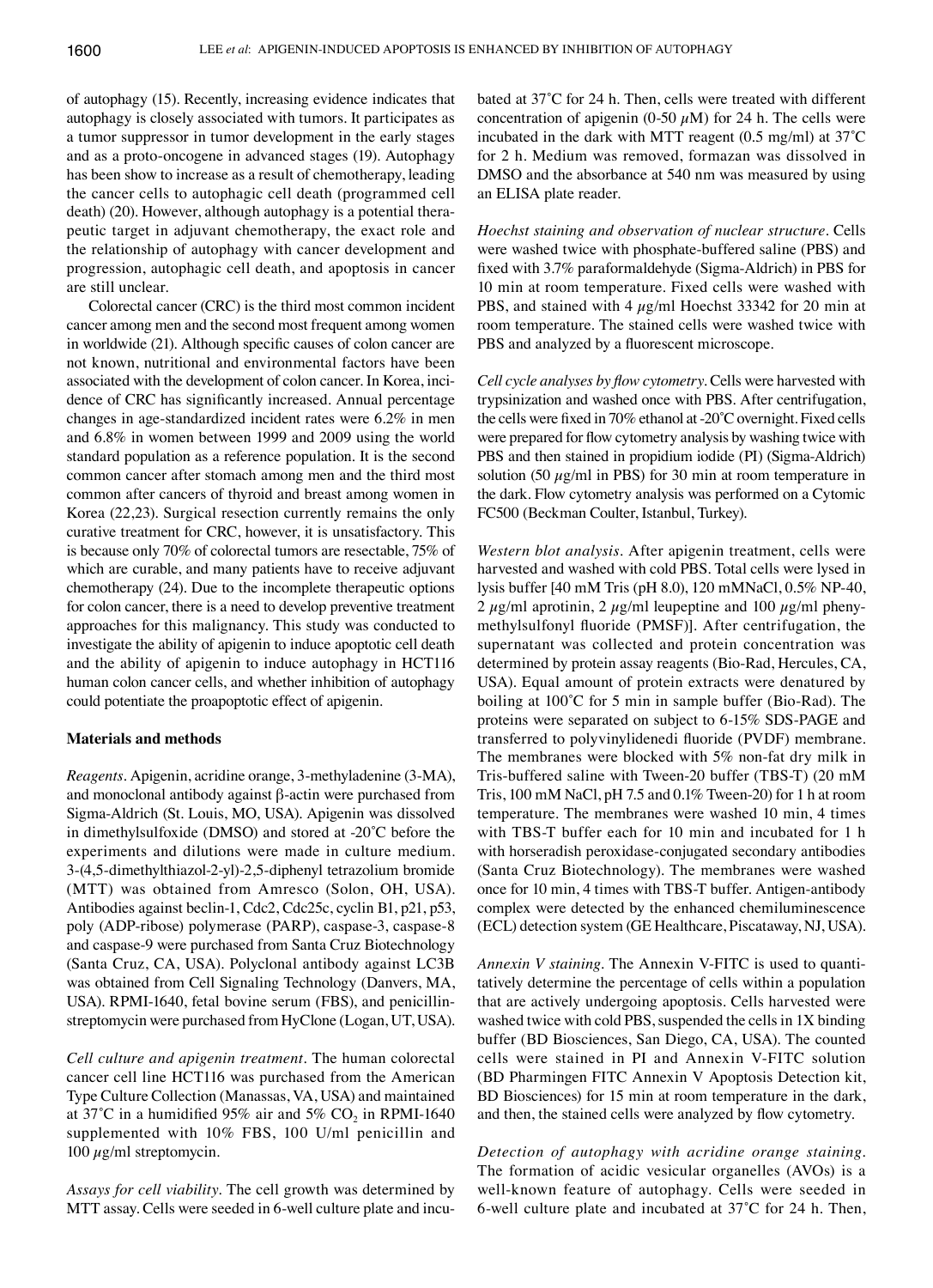cells were treated with different concentration of apigenin (0-50  $\mu$ M) for 24 h, and stained with acridine orange (1  $\mu$ g/ ml) for 15 min. Subsequently, cells were washed with PBS and examined under a fluorescent microscope. Depending on intracellular acidity, autophagic lysosomes appeared as orange/red fluorescent cytoplasmic vesicles, while the nuclei were displayed bright green. Alternatively, to quantify the development of AVOs, apigenin-treated cells were stained with acridine orange (1  $\mu$ g/ml) for 15 min, trypsinized, and then washed with PBS. The stained cells were then analyzed using a flow cytometer.

*GFP-LC3 assay.* HCT116 cells were transfected with LC3-GFP plasmid using Lipofectamine 2000 reagent (Invitrogen, Grand Island, NY, USA) according to the manufacturer's instructions. Cells were treated with 3-MA (5 mM), apigenin (25  $\mu$ M) or apigenin + 3-MA for 24 h and the formation of punctuate LC3-positive structures was observed by confocal microscopy.

*Statistical analysis.* Results are expressed as the mean  $\pm$  SD of three separate experiments and analyzed by Student's t-test, and considered significantly different at p<0.05 or p<0.01.

### **Results**

*Apigenin suppresses the growth of HCT116 cells.* To investigate the growth inhibitory effect of apigenin (Fig. 1A), the MTT assay was performed in HCT116 cells. As shown in Fig. 1B, apigenin inhibited effectively cell proliferation of HCT116 cells in a concentration-dependent manner. The lower concentrations of apigenin  $(6.25 \mu M)$  did not affect cell viability; however, the higher concentrations (25 and 50  $\mu$ M) of apigenin significantly reduced the cell viability of HCT116 cells. Additional experiment was done to confirm the growth inhibitory activity of apigenin on HCT116 cells when analyzed by microscopic observations. As shown in Fig. 1C, cells treated with apigenin displayed distinct morphological changes compared with untreated cells. In particular, cells were rounded and cell number was decreased in a concentration-dependent manner after apigenin treatment.

*Apigenin modulates cell cycle progression in HCT116 cells.*  To identify the mechanism responsible for apigenin-induced cell growth inhibition, cell cycle progression was evaluated by flow cytometry analysis, as shown in Fig. 2A, apigenin treatment caused a significant cell cycle arrest in the G2/M phase concentration-dependently. An accumulation of cells in G2/M phase of 9.99, 20.1, 27.2 and 29.5% was observed for 6.25, 12.5, 25 and 50  $\mu$ M, respectively, when compared with untreated cells (7.12%). Next, we examined whether apigenin can modulate the expression of G2/M cell cycle regulators. Cells were treated with various concentrations of apigenin for 24 h and then the level of G2/M cell cycle regulatory proteins were examined by western blot analysis. As indicated in Fig. 2B, after the cells were exposed to apigenin, the levels of p53 and its downstream protein p21*CIP1/WAF1*, a potent cyclin-dependent kinase (CDK) inhibitor in G1 and G2/M phases, were increased in a concentration-dependent manner. Therefore, in agreement with previous findings



Figure 1. Effect of apigenin on cell viability of HCT116 cells. (A) Chemical structure of apigenin. (B) Cells were treated with increasing concentration of apigenin for 24 h, and then MTT assay was performed to measure cell viability. Cell viability (%) was expressed as a percentage compared to the untreated cells. The results are expressed as mean  $\pm$  SD (n=6) of three separate experiments. The significance was determined by Student's t-test \* p<0.05; \*\*p<0.01, compared with untreated cells. (C) Cells were treated with the indicated concentrations of apigenin for 24 h, and then photographed by phase contrast microscopy at x400 magnification.

(Fig. 2A), apigenin treatment decreased Cdc25c and its regulatory protein Cdc2 as well as cyclin B1 (Fig. 2B). These data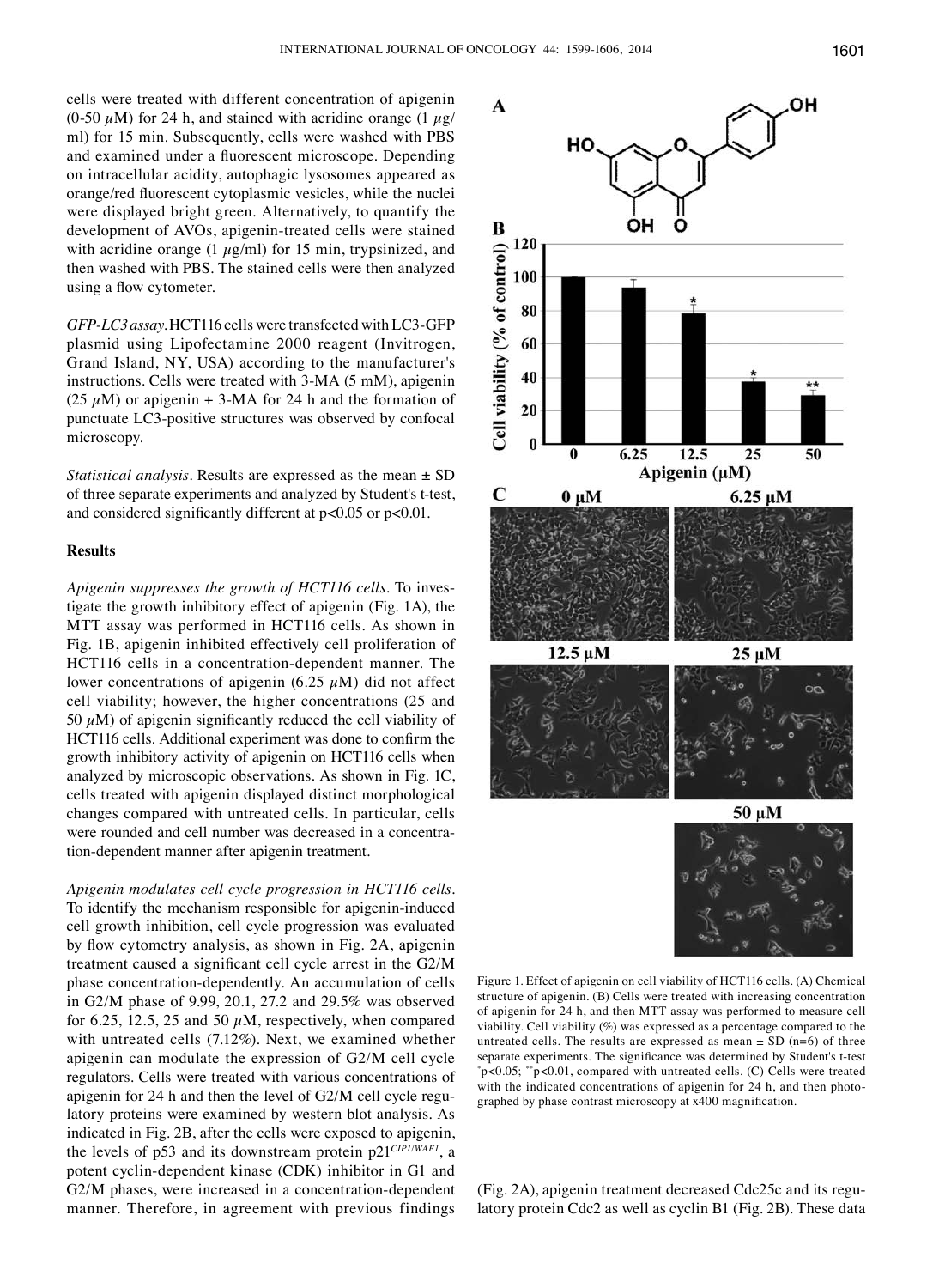

Figure 2. Effects of apigenin on the cell cycle and the levels of cell cycle regulator proteins in HCT116 cells. (A) Exponentially growing cells at 60-70% confluence were treated with apigenin (0-50  $\mu$ M) for 24 h. The cells were fixed and digested with RNase, and then cellular DNA was stained with PI and analyzed by flow cytometry. The percentages of cells in G0/G1, S and G2/M phases of cell cycle were calculated and are displayed within each histogram. (B) Cells were treated with apigenin (0-50  $\mu$ M) for 24 h. Total cell lysates were prepared and subjected to 10-12% SDS-PAGE and electrophoretically transferred to PVDF membrane. Western blot analysis was conducted with indicated antibodies and ECL kits. Actin was used as an internal control. Representative results from three independent experiments are shown.

suggest the possibility that apigenin-induced growth inhibition of HCT116 cells was the result of G2/M arrest.

*Apigenin induces apoptosis in HCT116 cells.* To determine whether the growth inhibitory effects of apigenin were due the levels of caspases and PARP (116 kDa). Representative results from three independent experiments are shown. Actin was used as an internal control.

to apoptotic cell death, the morphological changes of cellular structures were assessed with Hoechst 33342 staining. The untreated control cells displayed intact nuclear structure, while cells were treated with apigenin resulted in chromosomal condensation and formation of apoptotic bodies, which are characteristics of programmed cell death (Fig. 3A, arrows). The effect of apigenin on apoptosis was further verified by western blot analysis. Apigenin treatment decreased the protein levels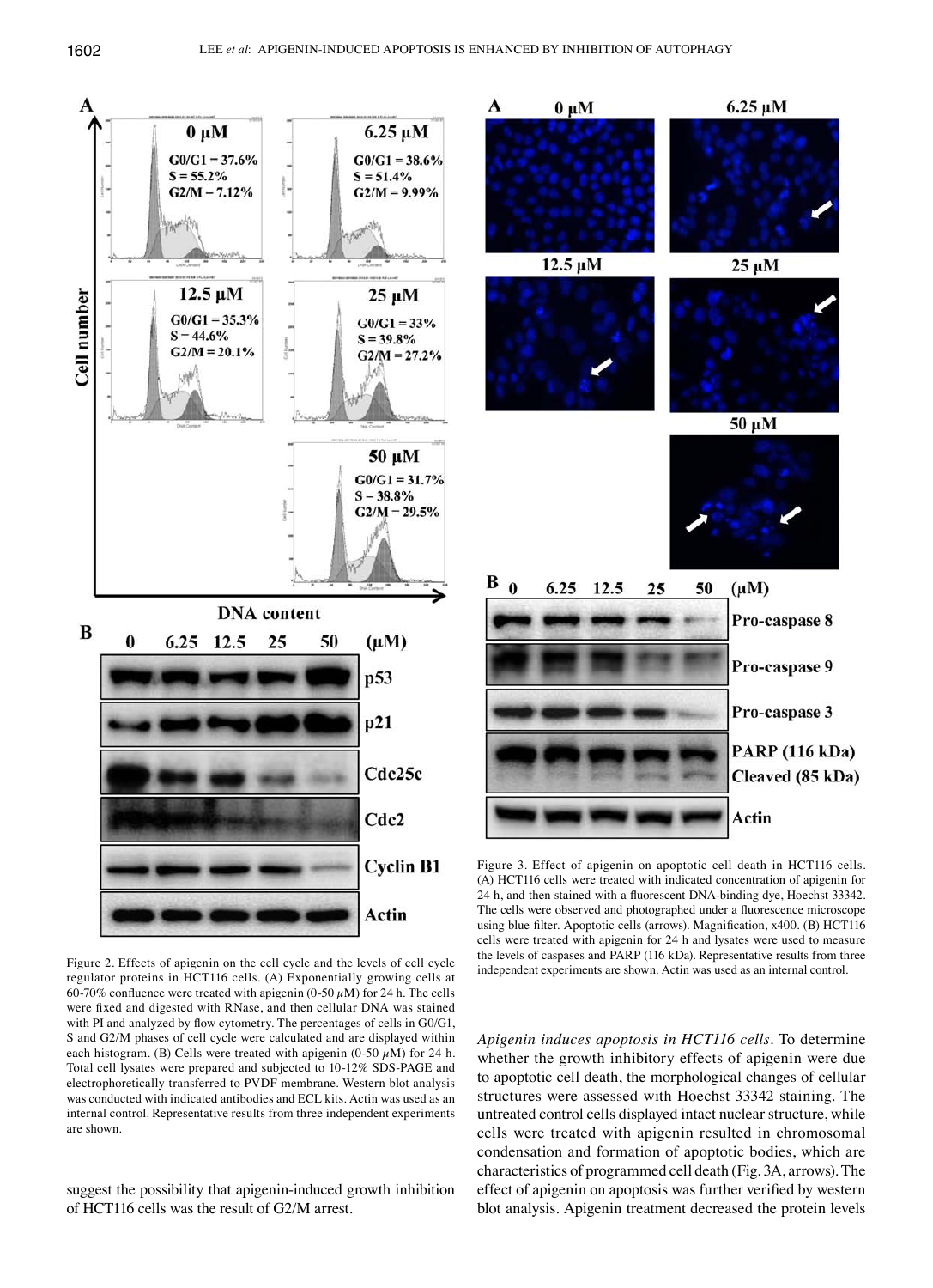

Figure 4. Induction of autophagy by apigenin in HCT116 cells. (A) Cells were treated with apigenin (0-50  $\mu$ M) for 24 h, stained with acridine orange and then imaged by fluorescence microscopy to detect the acidic vesicular organelle (AVO) formation. (B) Flow cytometric analysis of the apigenin-treated cells after staining with acridine orange for the quantification of AVOs. (C) HCT116 cells were treated with various concentration of apigenin for 24 h. Cells were lysed and the level of beclin-1 and LC3 proteins were analyzed by western blot analysis. Actin was used as an internal control. (D) After HCT116 cells were transfected with the LC3-GFP plasmid for 24 h, the medium was replaced with media containing 25 μM apigenin plus the presence or absence of 3-MA (5 mM) and incubated for another 24 h. The GFP-LC3 puncta formation was observed by confocal microscopy. Representative results from three independent experiments are shown. Bar, 20  $\mu$ m.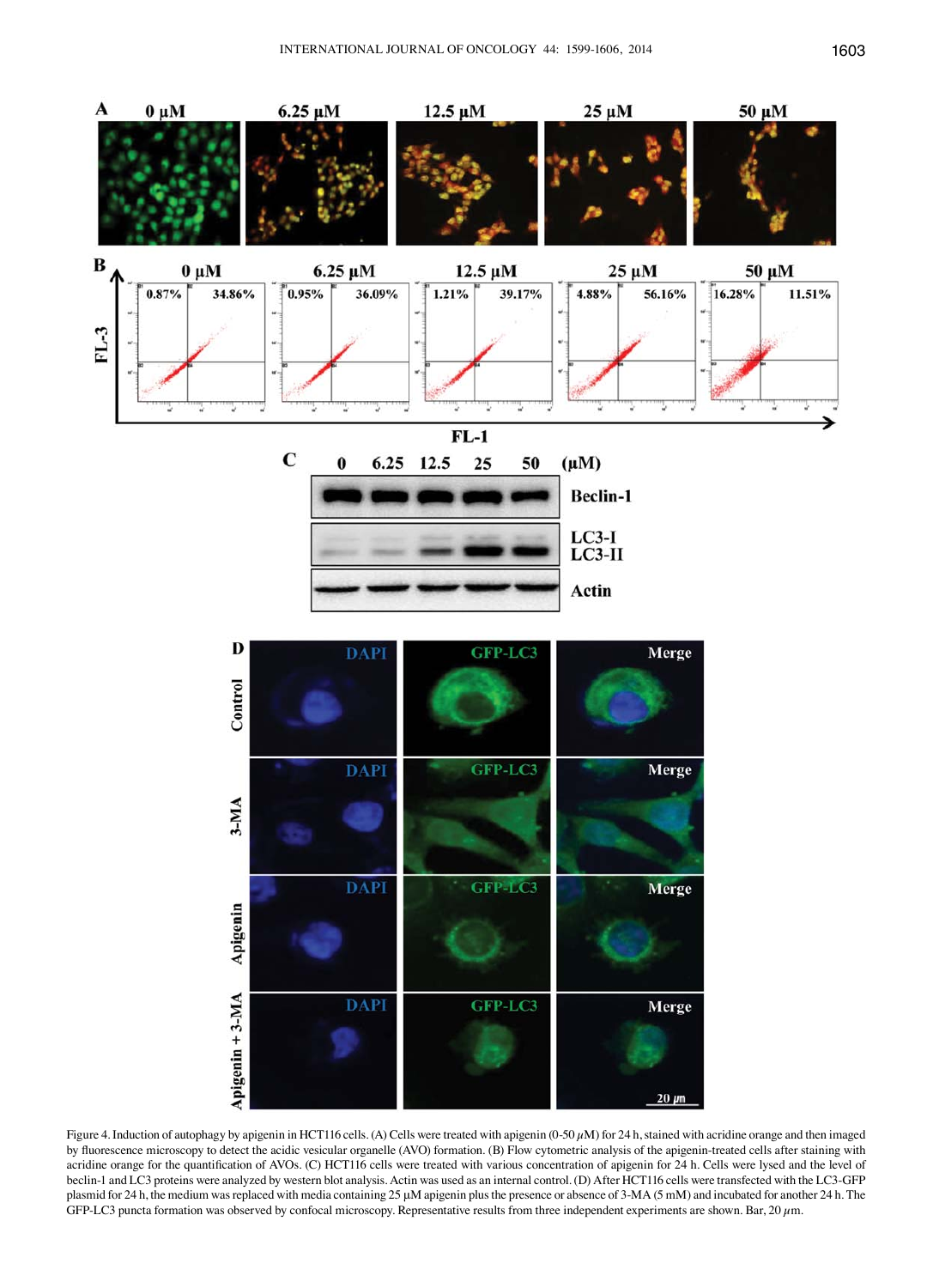of procaspase-8, -9 and -3 in concentration-dependently. In accordance with the decrease of procaspases with consequent increase of the levels of active forms of caspases, the cleavage of PARP was increased in a concentration-dependent manner (Fig. 3B). These results suggested that apigenin induced apoptotic cell death in HCT116 cells.

*Apigenin induces autophagy in HCT116 cells.* Autophagy, an evolutionally conserved self-digestive process, is known as a cell survival mechanism during nutrient depletion and is essential to cellular homeostasis maintenance by facilitating the disposal of unfolded proteins and cellular constitutes (25). It has been reported that inhibition of autophagy has potential to promote apoptosis induced by several anticancer agents, which suggested that autophagy may play a protective role in cancer cells (26,27). Recently, apigenin has been reported to induce autophagy in human breast cancer cells (28). To determine whether apigenin induces autophagy in HCT116 cells, we examined the effect of apigenin on the formation of acidic vesicular organelles (AVOs) in HCT116 cells. For this, we used acridine orange (AO), which accumulates in acidic cell compartments and displays bright red fluorescence (29). The formation of AVOs can be detected by fluorescence microscopy and quantified by flow cytometry. As shown in Fig. 4A, apigenin treatment caused progressive increase of AVO formation in HCT116 cells. In agreement with microscopic observation, flow cytometry analysis also showed a concentration-responsive increase in AVOs in apigenintreated cells as compared with their respective untreated control cells (Fig. 4B).

It is known that the beclin-1 level and LC3 conversion (LC3-I to LC3-II) are selective markers of autophagy. As shown in Fig. 4C, apigenin treatment markedly increased the expression of LC3-II, suggestive of autophagy induction. However, apigenin did not affect the expression of beclin-1 significantly. To further confirm the induction of autophagy by apigenin, we utilized fluorescence microscopy to examine autophagosome formation in HCT116 cells transiently expressing GFP-LC3 protein. Due to the conversion of LC3-I (a soluble form) to the LC3-II (a lipidized form), which associates with the membranes of autophagosomes (30), this conversion can be detected by observing the formation of punctate structures. Treatment of these cells for 24 h with apigenin resulted in relocalization of the GFP-LC3 protein to punctate cytoplasmic dots, indicators of autophagosome formation. Furthermore, co-treatment with apigenin and 3-MA, inhibits autophagy at initiation of double membrane encapsulation, significantly inhibiting GFP-LC3 dot formation in HCT116 cells (Fig. 4D).

*Autophagy inhibition enhances apigenin-induced apoptosis in HCT116 cells.* Accumulating data suggest that inhibition of autophagy may enhance chemosensitization in human cancer cells (31). Thus, we determined whether inhibition of autophagy could potentiate apigenin-induced apoptotic cell death. For this, we first performed Annexin V/PI staining to evaluate the effects of 3-MA on apigenin-induced apoptosis. Results indicated that apoptosis induction was 25% by apigenin, 23% by 3-MA, and 45.3% by the combination of the two agents (Fig. 5A). Furthermore, the alteration in the protein levels of LC3 and apoptotic proteins procaspase-8, -9 and -3 and PARP



Figure 5. Effect of 3-MA on the activation of apoptosis by apigenin. (A) Cells were treated with apigenin (25  $\mu$ M), 3-MA (5 mM) alone or in combination for 24 h, stained with Annexin V/PI, and the apoptotic cell death was analyzed using flow cytometry. (B) Cells were exposed to apigenin, 3-MA alone or in combination for 24 h. Whole-cell lysates were prepared and analyzed by western blot analysis using antibodies against LC3, PARP, procaspase-3, -8 and -9. Representative results from three independent experiments are shown. Actin was used as an internal control.

cleavage were also observed by western blot analysis. The protein level of LC3-II was increased by apigenin, however, addition of 3-MA abrogated the effect of apigenin on LC3-II induction (Fig. 5B). We also found that the combination of 3-MA and apigenin resulted in a significant increase in the level of PARP cleavage and decrease in procaspase-3, -8 and -9 compared to apigenin treatment alone (Fig. 5B). Altogether, these results indicated that inhibition of autophagy by 3-MA enhanced apigenin-induced cell death in HCT116 cells.

### **Discussion**

Many studies have demonstrated that apigenin exhibits chemopreventive effects on various cancer cells. Apigenin has been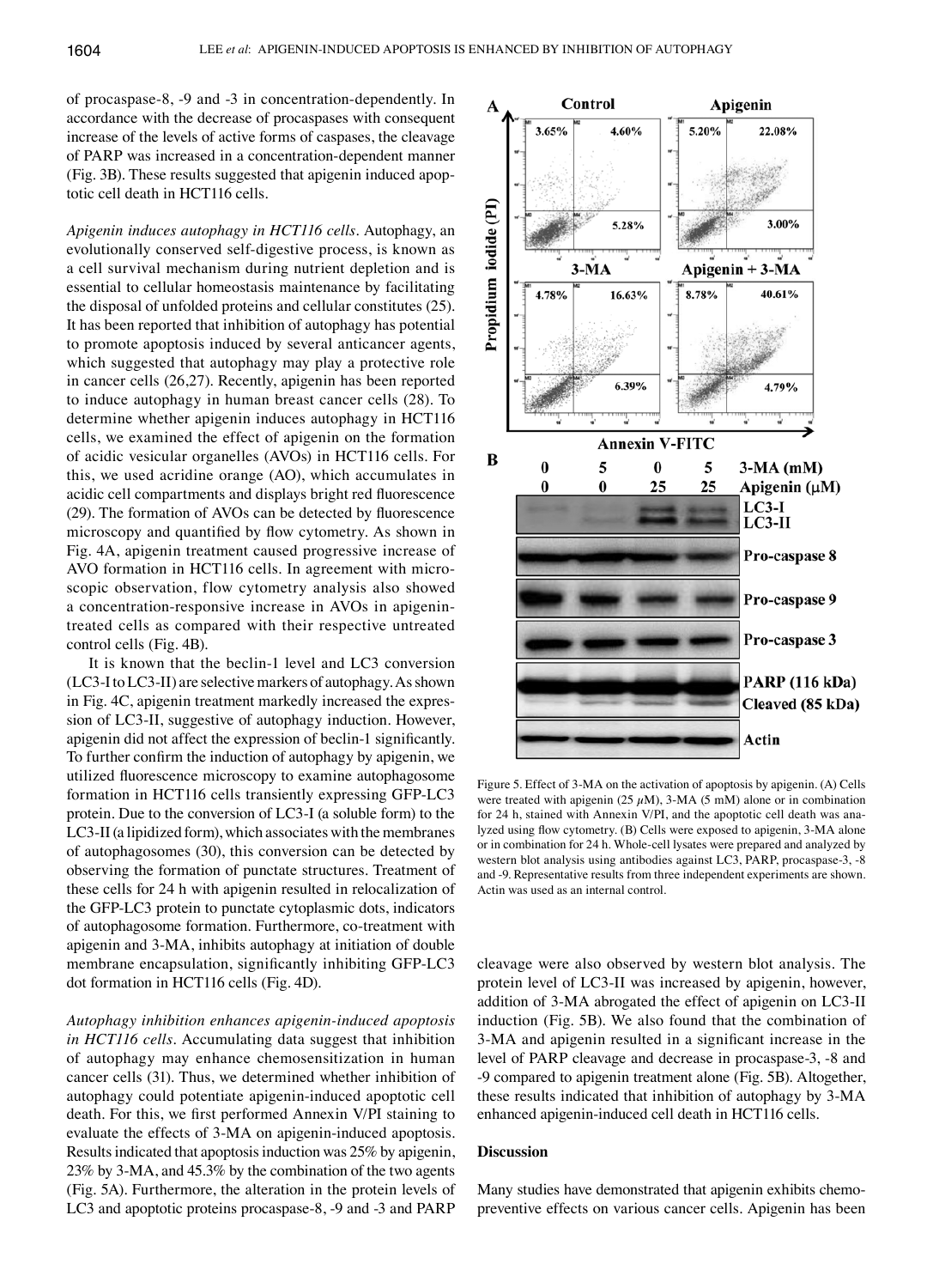reported to act via several mechanisms, including promotion of cell cycle arrest (1,32), apoptosis and suppression of signal transduction (33). One of most obvious mechanisms of apigenin is to induce p53 tumor suppressor protein at the translational level, followed by p21 induction (34). In the present study, apigenin effectively suppressed the growth of HCT116 cells by cell cycle arrest and this growth inhibition was attributed to apoptotic cell death. Furthermore, an alteration in the ratio of Bax to Bcl-2 has been proposed to play an important role in anticancer agentinduced cell death (35). The effect of apigenin on Bcl-2 family protein is controversial. Several reports indicated that apigenin could upregulate Bax and down-modulate Bcl-2 expression in numerous cancer cell lines including lung and breast cancer (4,28). However, in agreement with the report of Shao *et al* (12), we could not find any significant changes in levels of pro-apoptotic protein, Bax and anti-apoptotic protein, Bcl-2, in HCT116 cells (data not shown). The precise reason for this difference is not clear but cell type and conditions for experiment used may count for this discrepancy.

We found that apigenin induces autophagy in colon cancer cells. In the autophagic pathways, there are two molecular regulation mechanisms, PI3K/protein kinase B (Akt)/mTOR and class III PI3K signal transduction pathways. In the process of autophagy, the complex of beclin-1 and class III PI3K‑dependent autophagy has an important function in mediating the localization of autophagy-related proteins to the preautophagosomal membrane (15). Autophagy has been shown by several antineoplastic agents in a great number of cancer cells, such as cervical carcinoma (36), glioma (37) or colon cancer cells (38). Our result showed progressive increase of LC3-II protein levels compared with the control cells by apigenin. At  $25 \mu$ M concentration, apigenin dramatically increased LC3-II, but higher concentration of apigenin (50  $\mu$ M) decreased LC3-II and beclin-1 levels. It is likely 50  $\mu$ M apigenin induced more cell death than 25  $\mu$ M. The knockdown of beclin-1 caused slow cell growth compared with cells with normal expression of beclin-1 (39). Thus, we observed that apigenin induced both apoptosis and autophagy. This phenomenon may be explained by the effect of apigenin on the PI3K/Akt/mTOR pathway. It has been indicated that the anticancer effect of apigenin is related to the inhibition of the PI3K/Akt/mTOR pathway (32,40), which is also an essential pathway that negatively regulates autophagy (41).

Furthermore, we found that autophagy inhibition using 3-MA pronounced apigenin-induced cell death. Adjusting autophagy appropriately may increase the cytotoxicity of anticancer drugs in tumor cells (42). A recent report indicated that 3-MA worked well with chemotherapeutic drugs by triggering apoptosis in some cancer cells (39). For example, autophagy inhibition by using 3-MA augmented chemotherapeutic effect of 5-FU in several *in vitro* models of human colon cancer (43). Therefore, we hypothesized that treatment of autophagy inhibitors might sensitize HCT116 cells to apigenin chemotherapy by improving the rate of apoptosis cell death induced by apigenin or by converting the autophagy process to an apoptotic process. It has been indicated that, inhibition of autophagy by 3-MA enhances the apoptosis in many cancer cells. The mitochondrial apoptotic pathway is a relatively important death receptor pathway for the induction of apoptosis by chemotherapeutic drugs (24).

In conclusion, apigenin suppressed growth of HCT116 cells in a concentration-dependent manner by causing G2/M cell cycle arrest. In addition, apigenin-treated cells exhibited inductions of apoptosis and autophagy. The inhibition of autophagy by 3-MA enhanced the apoptosis induced by apigenin through activations of pro-caspases-8, -9 and -3 and cleavage of PARP. These results provide evidence that inhibition of autophagy may be an effective way to improve the chemotherapy of anticancer agents against human colon cancer.

## **Acknowledgements**

This research was supported by Basic Science Research Program through the National Research Foundation of Korea (NRF) funded by the Korea government (MSIP) (NRF-2009-0071649). This study was also financially supported by the National Research Foundation of Korea (NRF) grant funded by the Korea government (MSIP) (no. 2009‑0083538). We thank Aging Tissue Bank for providing research information. The authors thank Mr. Kyoung-Pil Lee (Pusan National University) for helping with confocal microscopy.

#### **References**

- 1. Wang W, Heideman L, Chung CS, Pelling JC, Koehler KJ and Birt DF: Cell-cycle arrest at G2/M and growth inhibition by apigenin in human colon carcinoma cell lines. Mol Carcinog 28: 102-110, 2000.
- 2. Wu DG, Yu P, Li JW, *et al*: Apigenin potentiates the growth inhibitory effects by IKK-beta-mediated NF-kappaB activation in pancreatic cancer cells. Toxicol Lett 224: 157-164, 2014.
- 3. Maggioni D, Garavello W, Rigolio R, Pignataro L, Gaini R and Nicolini G: Apigenin impairs oral squamous cell carcinoma growth *in vitro* inducing cell cycle arrest and apoptosis. Int J Oncol 43: 1675-1682, 2013.
- 4. Das S, Das J, Samadder A, Boujedaini N and Khuda-Bukhsh AR: Apigenin-induced apoptosis in A375 and A549 cells through selective action and dysfunction of mitochondria. Exp Biol Med (Maywood) 237: 1433-1448, 2012.
- 5. Jayasooriya RG, Kang SH, Kang CH, *et al*: Apigenin decreases cell viability and telomerase activity in human leukemia cell lines. Food Chem Toxicol 50: 2605-2611, 2012.
- 6. McVean M, Weinberg WC and Pelling JC: A p21(waf1) independent pathway for inhibitory phosphorylation of cyclin-dependent kinase p34(cdc2) and concomitant G(2)/M arrest by the chemopreventive flavonoid apigenin. Mol Carcinog 33: 36-43, 2002.
- 7. Zhu Y, Mao Y, Chen H, *et al*: Apigenin promotes apoptosis, inhibits invasion and induces cell cycle arrest of T24 human bladder cancer cells. Cancer Cell Int 13: 54, 2013.
- 8. Kim SH, Kang JG, Kim CS, *et al*: Apigenin induces c-Myc‑mediated apoptosis in FRO anaplastic thyroid carcinoma cells. Mol Cell Endocrinol 369: 130-139, 2013.
- 9. Mirzoeva S, Kim ND, Chiu K, Franzen CA, Bergan RC and Pelling JC: Inhibition of HIF-1 alpha and VEGF expression by the chemopreventive bioflavonoid apigenin is accompanied by Akt inhibition in human prostate carcinoma PC3-M cells. Mol Carcinog 47: 686-700, 2008.
- 10. Horinaka M, Yoshida T, Shiraishi T, Nakata S, Wakada M and Sakai T: The dietary flavonoid apigenin sensitizes malignant tumor cells to tumor necrosis factor-related apoptosis-inducing ligand. Mol Cancer Ther 5: 945-951, 2006.
- 11. Xu Y, Xin Y, Diao Y, *et al*: Synergistic effects of apigenin and paclitaxel on apoptosis of cancer cells. PLoS One 6: e29169, 2011.
- 12. Shao H, Jing K, Mahmoud E, Huang H, Fang X and Yu C: Apigenin sensitizes colon cancer cells to antitumor activity of ABT-263. Mol Cancer Ther 12: 2640-2650, 2013.
- 13. Chan LP, Chou TH, Ding HY, *et al*: Apigenin induces apoptosis via tumor necrosis factor receptor- and Bcl-2-mediated pathway and enhances susceptibility of head and neck squamous cell carcinoma to 5-fluorouracil and cisplatin. Biochim Biophys Acta 1820: 1081-1091, 2012.